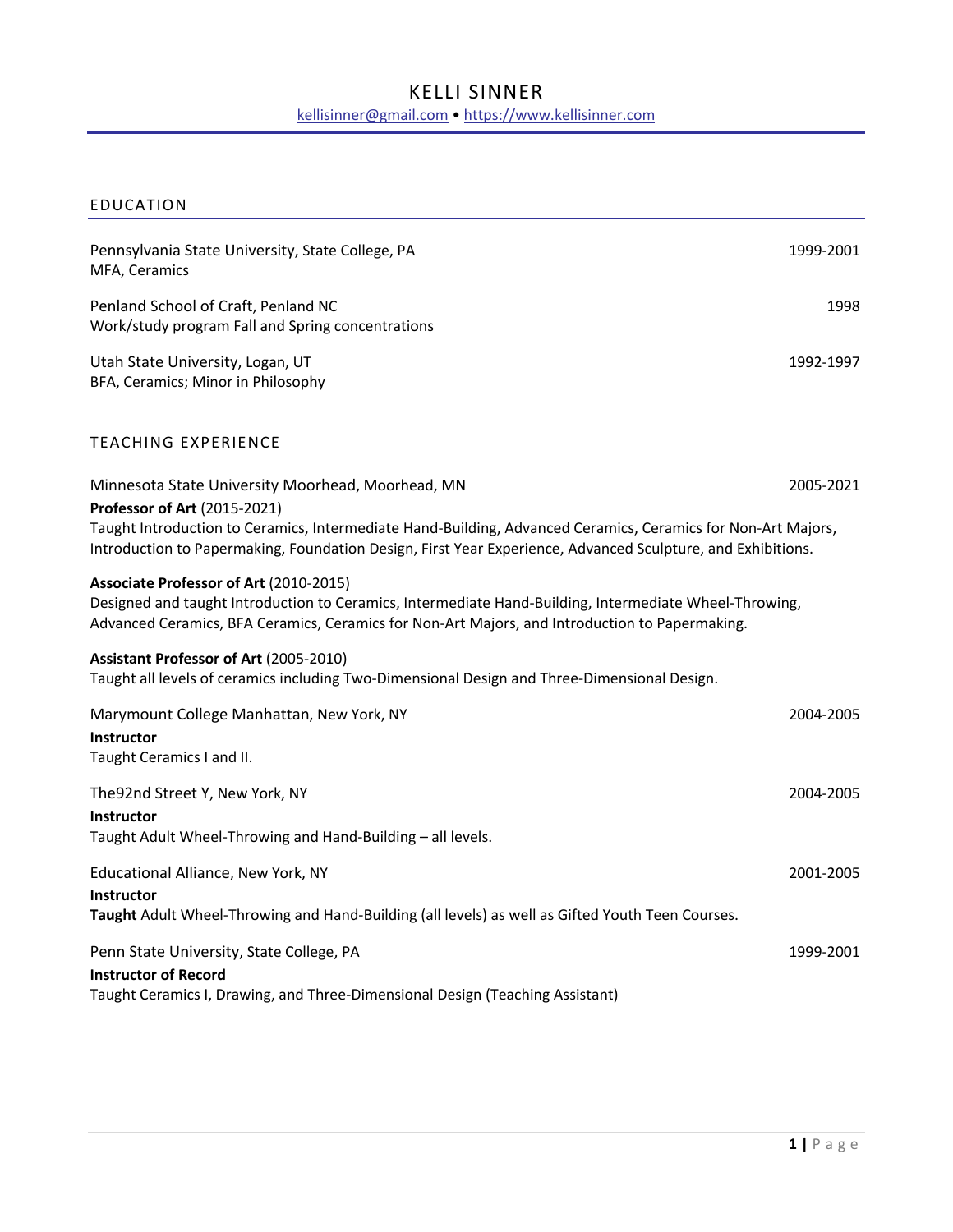### STUDIO MANAGEMENT EXPERIENCE

| Minnesota State University Moorhead, Moorhead, MN                                                                                                                                     | 2020-2021 |
|---------------------------------------------------------------------------------------------------------------------------------------------------------------------------------------|-----------|
| <b>Studio Manager</b><br>Oversaw daily operations of studio including budget, inventory, equipment, materials, firing, and supervision of up<br>to six student workers each semester. |           |
| The Educational Alliance, New York, NY                                                                                                                                                | 2001-2005 |
| <b>Studio Manager</b>                                                                                                                                                                 |           |
| Managed 100-student community facility.                                                                                                                                               |           |
| The 92 <sup>nd</sup> Street Y, New York, NY                                                                                                                                           | 2001-2004 |
| <b>Studio Technician</b>                                                                                                                                                              |           |
| Managed all stages of production in a 350-person studio.                                                                                                                              |           |
|                                                                                                                                                                                       |           |

### ARTIST RESIDENCIES

**Short Term Resident Artist**, Red Lodge Clay Center, Red Lodge, MT, Fall 2021 **Resident Artist, Winter Residency**, Penland School of Craft, Penland, NC, January 2020 **Resident Artist**, Watershed Center for the Ceramic Arts, Newcastle, ME, July 2019 **Guest Artist**, Hannaher Print Studio, Fargo, ND, Fall 2017 **Artist in Residence**, Zentrum Fur Keramic, Berlin, Germany, May-June 2012 **Winter Letterpress Residency**, Penland School of Craft, Penland, NC, January 2012

## SELECTED EXHIBITIONS

**Playground**, Wildfire Ceramic Studio, Juror: Chris Alveshere, Missoula, MT, 2021 **Panoply**, Rolland Dille Gallery*,* Moorhead, MN, 2021 **Community Supported Arts Featured Artist** (50th Anniversary of The Arts Partnership), Fargo, ND, 2020 **Perpetual Clay Invitational**, Great River Gallery, Coon Rapids, MN, 2019 **Common Ground**, Rolland Dille Gallery, Moorhead, MN, 2018 **Critical Mass** (solo show), Make Room, Fargo, ND, 2018 **SuperMud/FutureMud**, Penn State Alumni Invitational, Union Projects, Pittsburgh, PA, 2018 **4th Annual Dirty South Cup Competition**, River Oaks Art Center, Juror: Sam Chung, Alexandria, LA, 2018 **Spring Gala**, Plains Art Museum, Fargo, ND, 2018 **La Mesa Invitational**, Santa Fe Clay NCECA, Portland, OR, 2017 **Chronologies**, Rolland Dille Gallery, Moorhead, MN, 2017 **Autumn Art Auction**, North Dakota Museum of Art, Grand Forks, ND, 2017 **Objective Clay Holiday Sale**, Invited Artist, Online, 2016 **Weltschmerz**, Rolland Dille Gallery, Moorhead, MN, 2016 **Yearning for the Thaw**, Plains Art Museum, Fargo, ND, 2016 **Art From the Heartland**, Indianapolis Art Center, Juror: Mindy Taylor Ross, Indianapolis, IN, 2016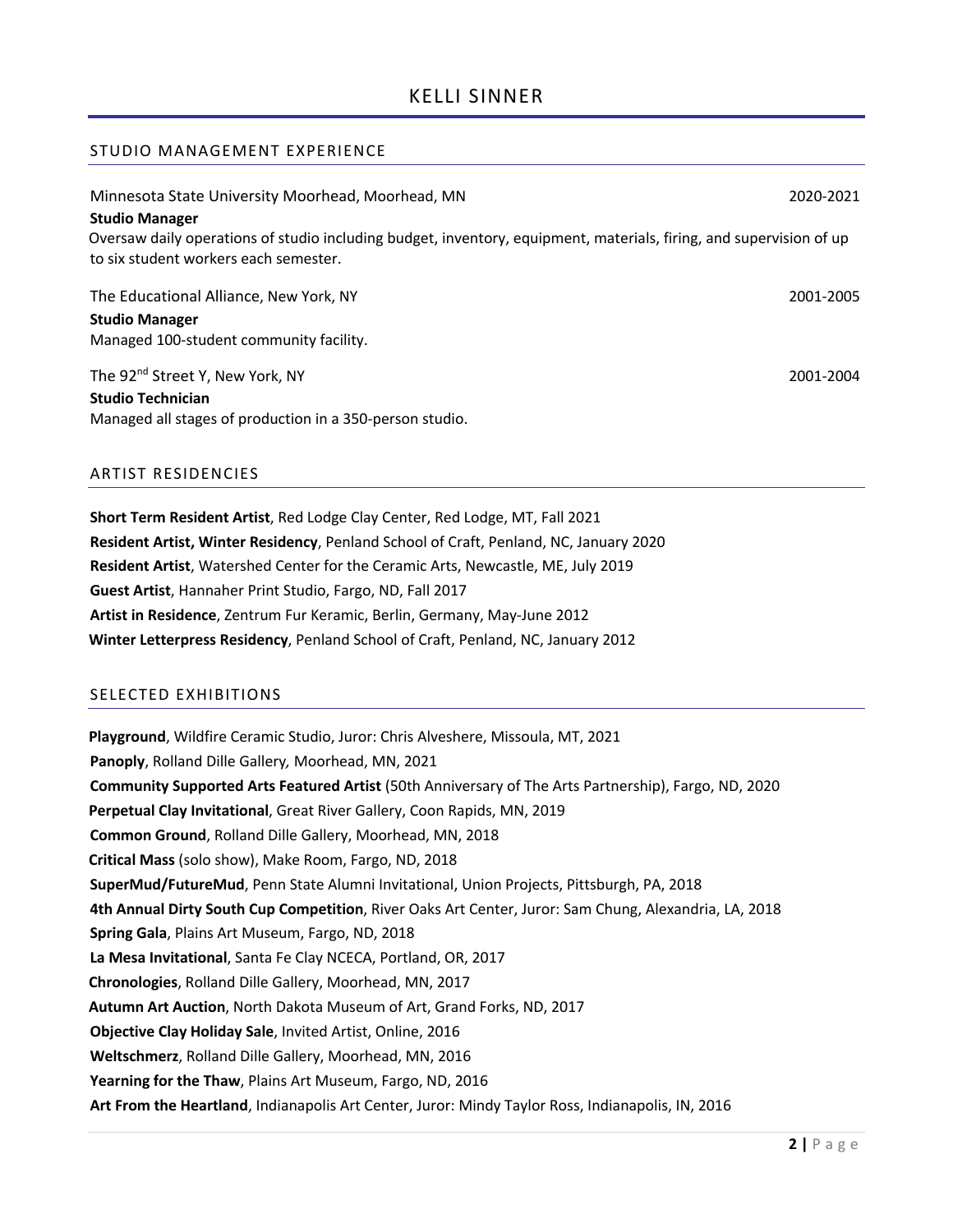## KELLI SINNER

**Clay Invitational**, The Rourke Museum, Moorhead, MN, 2016 **Rainbows/Doom**, Rolland Dille Gallery, Moorhead, MN, 2015 **Electric Slide Library**, Center for Creativity, Fargo, ND, 2015 **Art Boom**, Plains Art Museum, Fargo, ND, 2014 **Unsinkable Stories**, Nemeth Art Center, Park Rapids, MN, 2014 **Faculty Exhibition**, Kaddatz Gallery, Fergus Falls, MN, 2014 **Midwest Invitational**, The Rourke Museum, Moorhead, MN, 2013 **New Works by Ecce Artists**, Ecce Art Gallery, Fargo, ND, 2012 **MNWCA Juried Exhibition**, Owatonna Arts Center, Jurors: Mikey Walsh/Sivlie Granatelli, Owatonna, MN, 2012 **Weightless** (solo exhibition), Zentrum Fur Keramik, Berlin, Germany, 2012 **MSUM Faculty Exhibition**, Rolland Dille Gallery, Moorhead, MN, 2011 **Exquisite Corpse**, Midwest Mud, Fargo, ND, 2010 **Featured Artist**, West Acres Mall, Fargo, ND, 2010 **Minnesota Women Ceramic Artists**, Northrup King Building, Minneapolis, MN, 2009 **Paper and Clay Invitational**, Nora Eccles Museum, Logan, UT, 2009 **Line Design**, SoCa Gallery, (NCECA exhibition), Scottsdale AZ, 2009 **1+1**, Terra Incognito Studio and Gallery, Chicago IL, 2009 **College Bowl**, Northern Clay Center, Minneapolis MN, 2009 **Art on the Plains X**, Plains Art Museum, Fargo, ND, 2008 **It's only Clay**, Bemidji Community Center, Bemidji, MN, 2008 **10+2**, Educational Alliance, New York, NY, 2008 **Sip, Slurp, Gulp**, Santa Fe Clay, Santa Fe, NM, 2008 **Strictly Functional Pottery National**, Wayne Art Center, Wayne, PA, 2008 **More Than It Seems**, Upfront Gallery, Fargo, ND, 2008 **La Mesa**, NCECA, Westin Convention Center, Pittsburgh, PA, 2008 **8 Fluid Ounces**, Shaw Center for the Arts, Baton Rouge, LA, 2008 **National Juried/Invitational Cup Show**, The Amelia Center Gallery, Gulf Coast Community College, Panama City, FL, 2007 **Drawing With/In/On: Clay**, Deluce Gallery, Northwest Missouri State University, Maryville, MO, 2007 **For the Table,** Santa Fe Clay, Santa Fe, NM, 2007 **Garden** (solo exhibition), 280-Degree Gallery, Moorhead, MN, 2007 **Small & Exquisite: Clay for a Miniature World**, Carbondale Clay Center, Carbondale, CO, 2007 **Coming of Age**, The Hall Gallery (NCECA Exhibition), Portland, OR, 2006 **White**, Santa Fe Clay, Santa Fe, NM, 2005 **The Box**, Santa Fe Clay, Santa Fe, NM, 2005 **Faculty Exhibition**, The 92nd Street Y, New York, NY, 2005 **Faculty Exhibition**, The Educational Alliance, New York, NY, 2005 **Pitcher This**, Artworks Gallery, Bozeman, MT, 2004 **Service: An Unconventional Approach**, Chester Springs Studio, Chester Springs, PA, 2004 **Crafts National**, Lancaster Museum of Art, Lancaster, PA, 2003